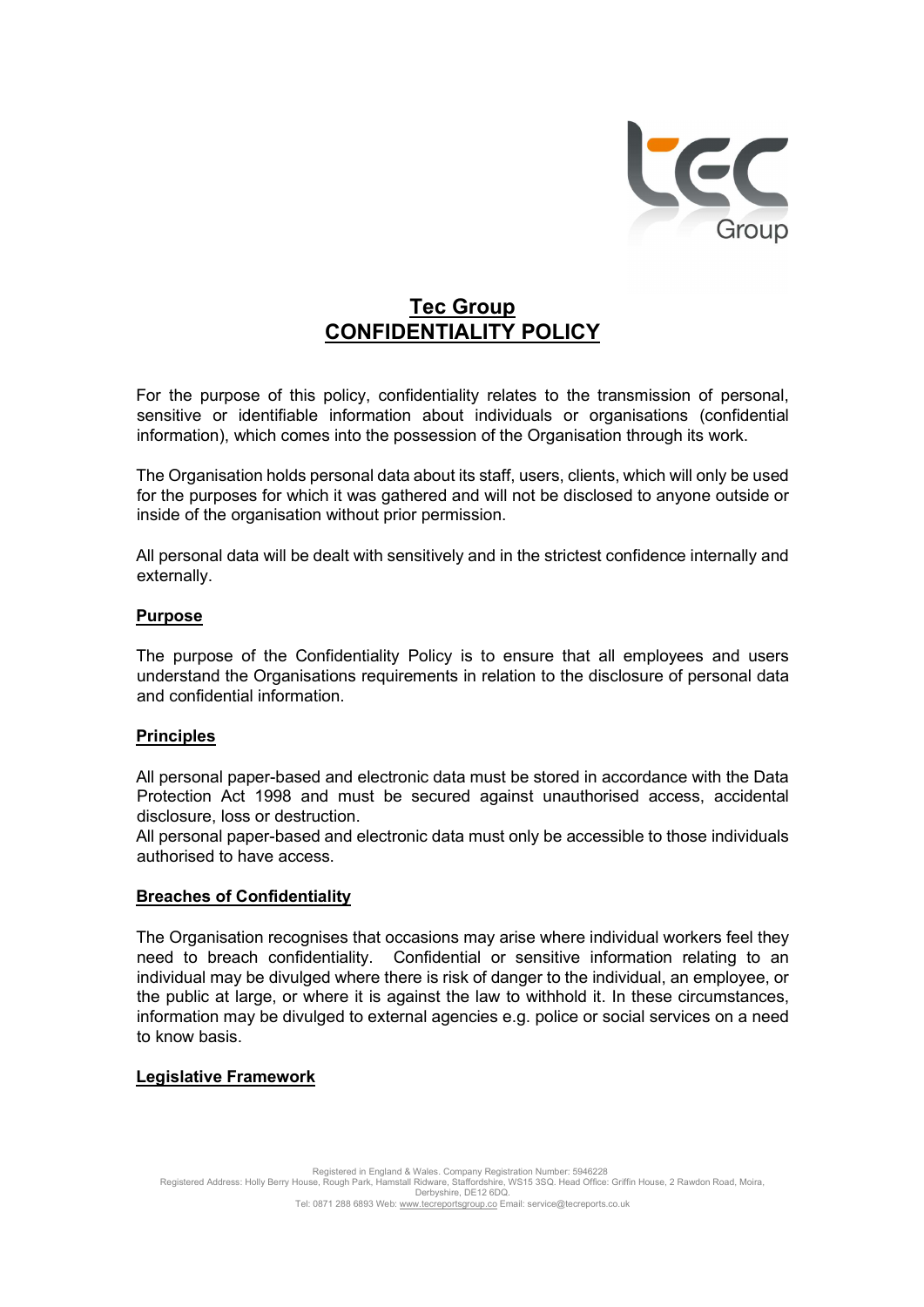

The Organisation will monitor this policy to ensure it meets statutory and legal requirements.

### Ensuring the Effectiveness of the Policy

 All employees will receive a copy of the confidentiality policy. Existing and new workers will be introduced to the confidentiality policy via induction and training. The policy will be reviewed annually and amendments will be proposed and agreed by the Executive Team.

#### Non-adherence

 Breaches of this policy will be dealt with under the Grievance and/or Disciplinary procedures as appropriate.

To be completed by each principal, member of staff and other relevant individual when joining the company and thereafter on an annual basis.

## The Employee is signing to agree to the terms of this agreement set out below:

1. The Employee hereby covenants and agrees that he or she will at no time, during or after the term of employment, use for his or her own benefit or the benefit of others, or disclose or divulge to others, any such confidential information.

2. The company's procedures and details of the work undertaken must not be disclosed to staff or third parties without proper approval by a Director or Executive Team.

3. Information about the company, employee or a client must not be disclosed to the staff or third parties without proper approval from a Director or Executive Team.

4. Information about the Company, client, or employee must not be discussed where it could be overheard by staff or third parties.

5. The employee acknowledges that, in the course of the employment by the employee, the employee has, and may in the future, come into possession of certain confidential information belonging to the employer, including but not limited to trade secrets, customer/clients lists and prices, methods, processes or marketing plans. Any person knowingly, recklessly or negligently releases personal or confidential information without appropriate authority may be subject to disciplinary action to and including termination of the employment contract.

6.

a) Subject to legislation and regulations, any personal or confidential information shall be released only as required in the necessary course of employment and only by those persons authorised to release such information.

Registered in England & Wales. Company Registration Number: 5946228<br>Registered Address: Holly Berry House, Rough Park, Hamstall Ridware, Staffordshire, WS15 3SQ. Head Office: Griffin House, 2 Rawdon Road, Moira,<br>Derbyshire

Tel: 0871 288 6893 Web: www.tecreportsgroup.co Email: service@tecreports.co.uk